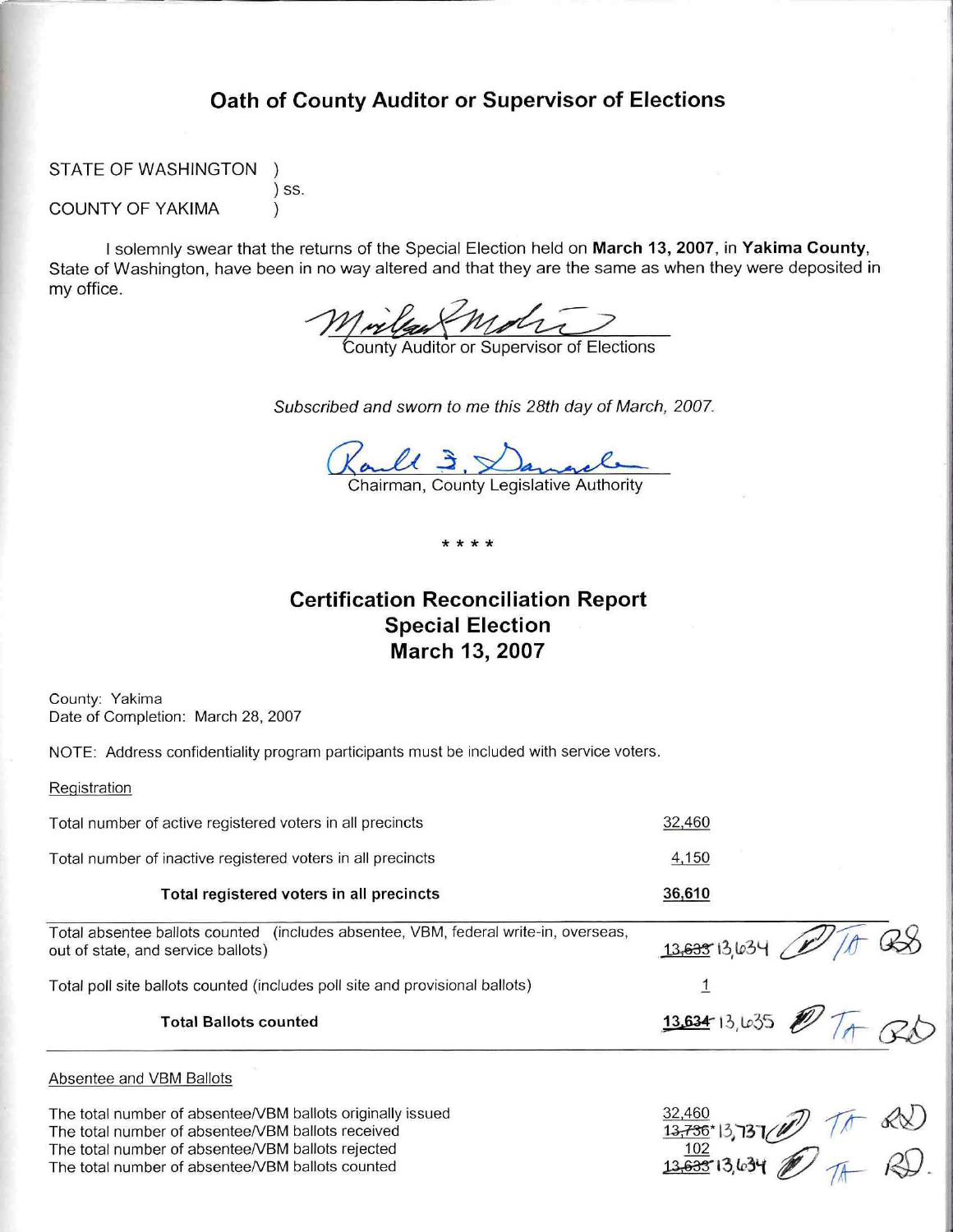### Federal Write-In Ballots

The total number of federal write-in ballots counted

## Out-of-State, Overseas, and Service Voters

The total number of out-of-state, overseas, and service voters' ballots issued The total number of out-of-state, overseas, and service voters' ballots received The total number of out-of-state, overseas, and service voters' ballots rejected The total number of out-of-state, overseas, and service voters' ballots counted

## **Provisional Ballots**

The total number of provisional ballots issued (by this county) The total number of provisional ballots rejected (includes sending to other counties) The total number of provisional ballots received from other counties The total number of provisional ballots counted

\* Includes 1 empty envelope noted by processing board - voter returned instruction only

## **Certification of the Canvassing Board**

STATE OF WASHINGTON  $\mathcal{L}$  $)$  SS. **COUNTY OF YAKIMA** 

The undersigned officers designated by law as constituting the Canvassing Board for the County of Yakima, State of Washington, hereby certify that this is a full, true and correct copy of the Abstract of Votes including the cumulative results, precinct results, and a reconciliation report of votes cast at the Special Election held on March 13, 2007, in Yakima County, State of Washington, and that the following are the true and reconciled numbers of voters and votes counted.

Witness our hands and official seal this 28th day of March, 2007.

County Auditor or Supervisor of Elections

Chairman, County Legislative Authority

**County Prosecuting Attorney** 

256  $\frac{20}{2651}$  2 To GA

 $\frac{1}{10}$  $\overline{0}$ 

 $\boldsymbol{0}$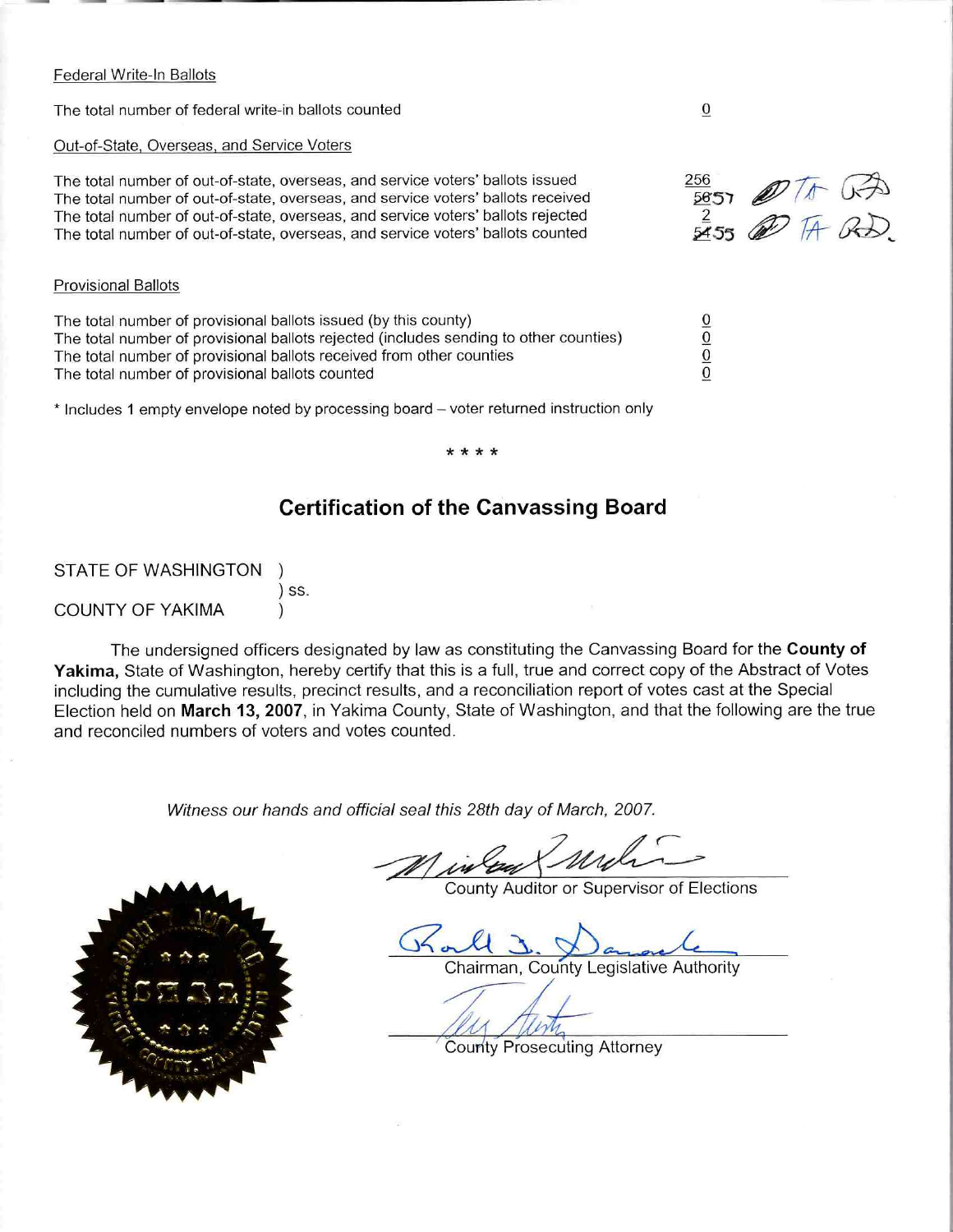## 30 DAY RECONCILIATION REPORT SPEICAL ELECTION March 13, 2007

| Total number of registered voters in all precincts                                 | 36,610 |
|------------------------------------------------------------------------------------|--------|
| Total number of absentee voters credited                                           | 13,635 |
| Total number of DAS voters credited                                                |        |
| Total number of provisional voters credited                                        | 0      |
| Total number of federal write-in voters credited                                   | 0      |
| Total number of UOCAVA voters credited                                             | 55     |
| Total number of voters credited even though the<br>ballot was late and not counted |        |
| Total number of voters credited                                                    | 13,636 |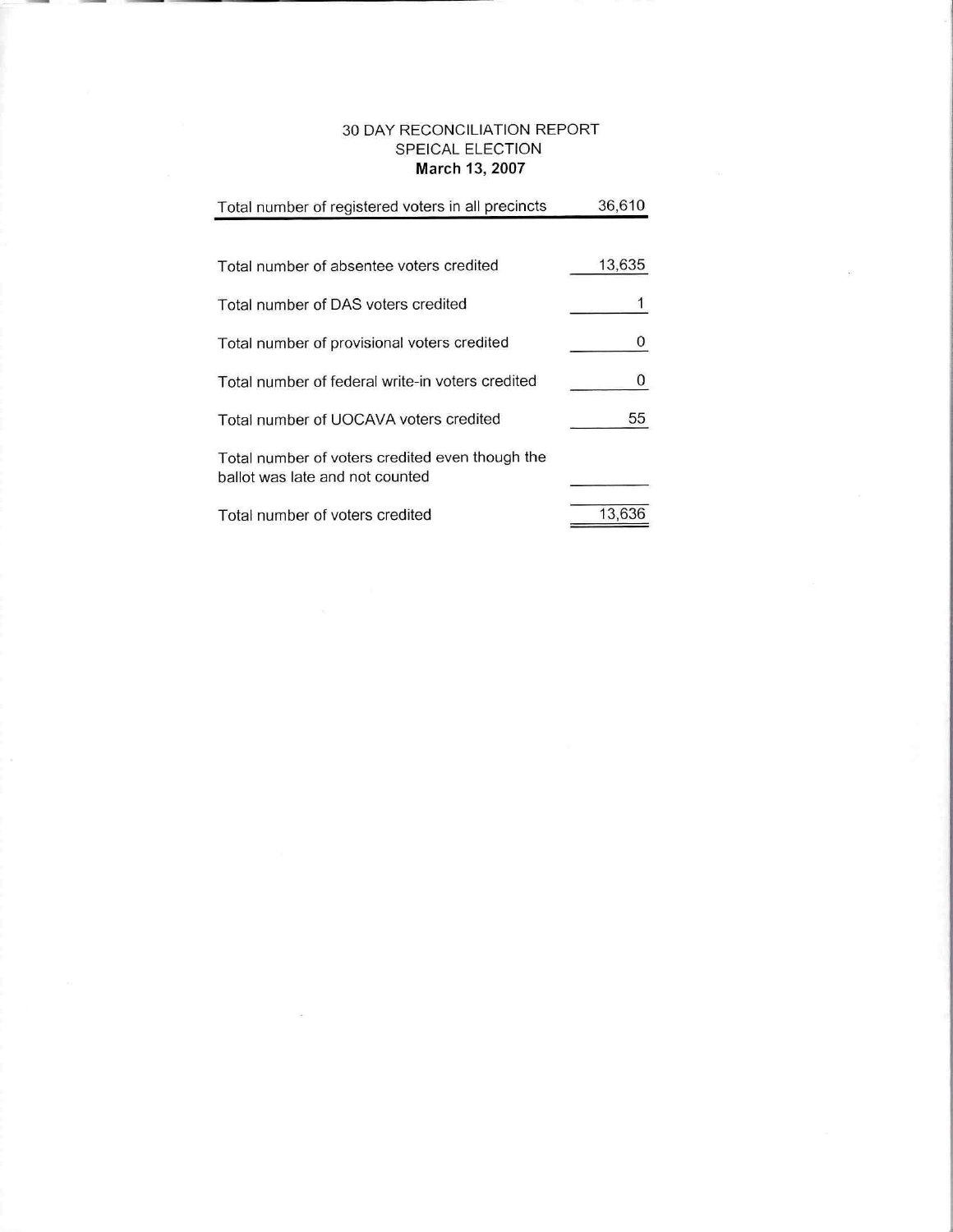## **Cumulative Report — Official SPECIAL ELECTION — OFFICIAL BALLOT — March 13, 2007**

**Page 1 of 1**

**03/28/2007 11:23 AM**

**Precincts Reporting 0 of 45 = 0.00%**

| Total Number of Voters: 13,635 of 32,435 = 42.04% |                     |        |          |                 |          |             |               | Precincts Reporting 0 of 4 |
|---------------------------------------------------|---------------------|--------|----------|-----------------|----------|-------------|---------------|----------------------------|
| Party                                             | Candidate           |        | Early    | <b>Election</b> |          |             | Total         |                            |
| Yakima School District No. 7, Vote For 1          |                     |        |          |                 |          |             |               |                            |
| <b>APPROVED</b>                                   |                     | 5,979  | 54.32%   | $\mathbf{0}$    | $0.00\%$ |             | 5,979 54.32%  |                            |
| <b>REJECTED</b>                                   |                     | 5,027  | 45.68%   | 0               | $0.00\%$ | 5,027       | 45.68%        |                            |
|                                                   | <b>Cast Votes:</b>  | 11,006 | 99.90%   | $\mathbf 0$     | $0.00\%$ |             | 11,006 99.90% |                            |
|                                                   | Over Votes:         | -1     | 0.01%    | $\mathbf 0$     | $0.00\%$ |             | 0.01%         |                            |
|                                                   | <b>Under Votes:</b> | 10     | $0.09\%$ | $\mathbf 0$     | $0.00\%$ | 10          | $0.09\%$      |                            |
| Sunnyside School District No. 201, Vote For 1     |                     |        |          |                 |          |             |               |                            |
| <b>APPROVED</b>                                   |                     | 1,423  | 54.40%   | 0               | 0.00%    |             | 1,423 54.40%  |                            |
| <b>REJECTED</b>                                   |                     | 1,193  | 45.60%   | 0               | 0.00%    | 1,193       | 45.60%        |                            |
|                                                   | <b>Cast Votes:</b>  | 2,616  | 99.92%   | $\mathbf 0$     | $0.00\%$ | 2,616       | 99.92%        |                            |
|                                                   | Over Votes:         | 0      | $0.00\%$ | $\mathbf 0$     | $0.00\%$ | $\mathbf 0$ | $0.00\%$      |                            |
|                                                   | <b>Under Votes:</b> | 2      | $0.08\%$ | 0               | $0.00\%$ | 2           | 0.08%         |                            |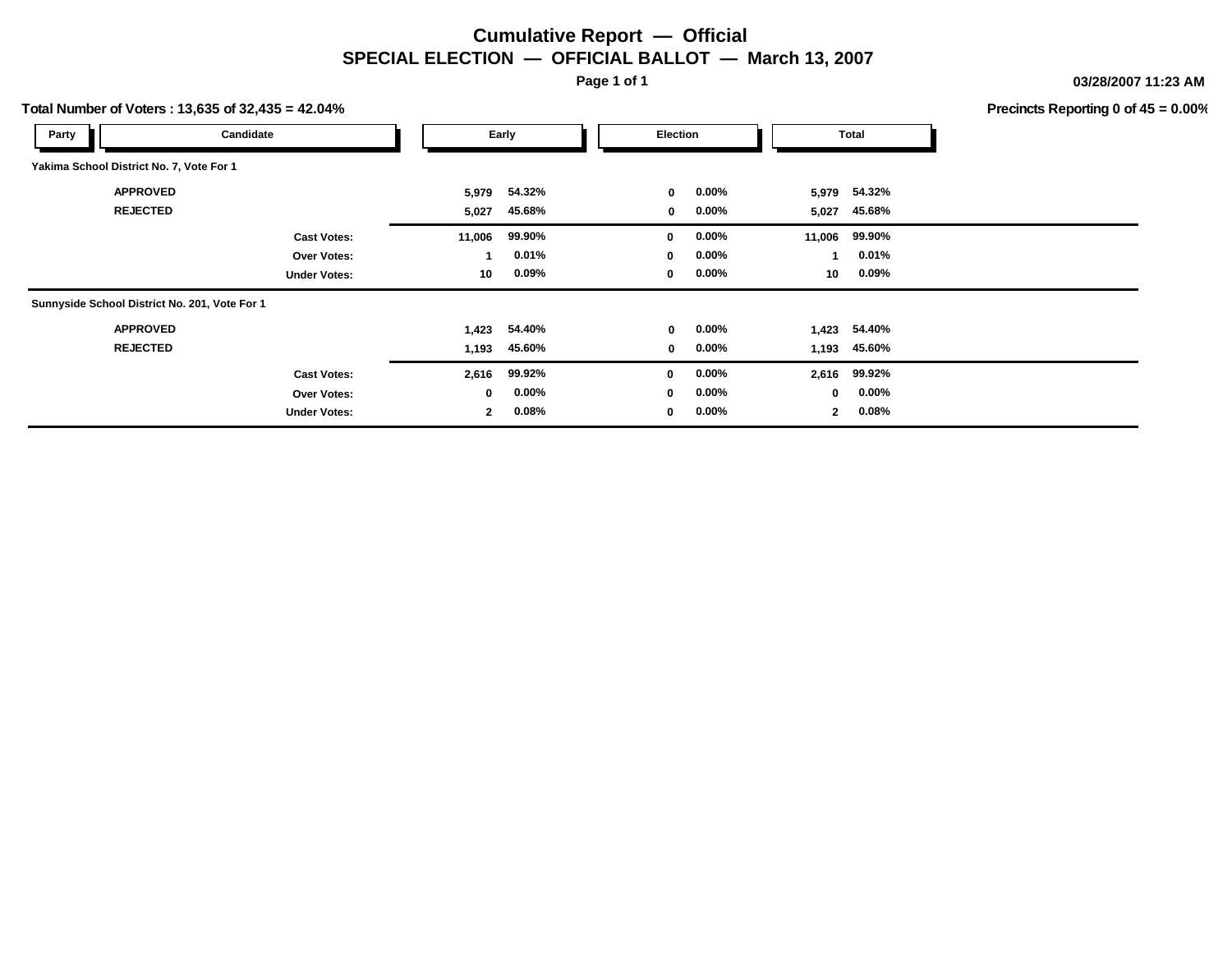# **Canvass Report — Total Voters — Official**

## **SPECIAL ELECTION — OFFICIAL BALLOT — March 13, 2007**

**Page 1 of 2 03/28/2007 11:24 AM**

**Total Number of Voters : 13,635 of 32,435 = 42.04% Precincts Reporting 0 of 45 = 0.00%**

|                 |                                 |                                           |                                        |                             | Yakima School District No. 7 |             |                 |               |
|-----------------|---------------------------------|-------------------------------------------|----------------------------------------|-----------------------------|------------------------------|-------------|-----------------|---------------|
| <b>Precinct</b> | Early<br><b>Ballots</b><br>Cast | <b>Election</b><br><b>Ballots</b><br>Cast | <b>Total</b><br><b>Ballots</b><br>Cast | Registered<br><b>Voters</b> | Percent<br><b>Turnout</b>    | APPROVED    | <b>REJECTED</b> | <b>Totals</b> |
| 0101            | 220                             | 0                                         | 220                                    | 687                         | 32.02%                       | 144         | 76              | 220           |
| 0104            | 162                             | $\mathbf 0$                               | 162                                    | 622                         | 26.05%                       | 79          | 82              | 161           |
| 0110            | 532                             | 0                                         | 532                                    | 1252                        | 42.49%                       | 292         | 240             | 532           |
| 0111            | 385                             | 0                                         | 385                                    | 1150                        | 33.48%                       | 205         | 179             | 384           |
| 0116            | 70                              | $\mathbf 0$                               | 70                                     | 176                         | 39.77%                       | 34          | 36              | 70            |
| 0118            | 124                             | $\mathbf 0$                               | 124                                    | 279                         | 44.44%                       | 83          | 40              | 123           |
| 0120            | 216                             | 0                                         | 216                                    | 863                         | 25.03%                       | 121         | 94              | 215           |
| 0126            | 221                             | 0                                         | 221                                    | 861                         | 25.67%                       | 119         | 100             | 219           |
| 0127            | 257                             | 0                                         | 257                                    | 749                         | 34.31%                       | 134         | 123             | 257           |
| 0129            | 319                             | 0                                         | 319                                    | 918                         | 34.75%                       | 194         | 125             | 319           |
| 0131            | 550                             | $\mathbf 0$                               | 550                                    | 1336                        | 41.17%                       | 305         | 245             | 550           |
| 0133            | 665                             | 0                                         | 665                                    | 1442                        | 46.12%                       | 382         | 283             | 665           |
| 0134            | 747                             | $\mathbf 0$                               | 747                                    | 1468                        | 50.89%                       | 435         | 311             | 746           |
| 0138            | 1092                            | 0                                         | 1092                                   | 2263                        | 48.25%                       | 683         | 407             | 1090          |
| 0142            | 595                             | 0                                         | 595                                    | 1462                        | 40.70%                       | 252         | 343             | 595           |
| 0154            | 654                             | 0                                         | 654                                    | 1535                        | 42.61%                       | 341         | 313             | 654           |
| 0155            | 561                             | 0                                         | 561                                    | 1221                        | 45.95%                       | 294         | 267             | 561           |
| 0156            | 363                             | 0                                         | 363                                    | 938                         | 38.70%                       | 193         | 170             | 363           |
| 0162            | 258                             | 0                                         | 258                                    | 626                         | 41.21%                       | 127         | 131             | 258           |
| 0163            | 445                             | 0                                         | 445                                    | 737                         | 60.38%                       | 233         | 212             | 445           |
| 0169            | 867                             | $\mathbf 0$                               | 867                                    | 1587                        | 54.63%                       | 481         | 386             | 867           |
| 0170            | 820                             | 0                                         | 820                                    | 1647                        | 49.79%                       | 450         | 369             | 819           |
| 0179            | 53                              | 0                                         | 53                                     | 110                         | 48.18%                       | 34          | 19              | 53            |
| 0184            | 304                             | 0                                         | 304                                    | 786                         | 38.68%                       | 136         | 168             | 304           |
| 2301            | 47                              | $\mathbf 0$                               | 47                                     | 154                         | 30.52%                       | 8           | 39              | 47            |
| 2306            | 234                             | $\mathbf 0$                               | 234                                    | 736                         | 31.79%                       | 90          | 143             | 233           |
| 3502            | $\mathbf 0$                     | $\mathbf 0$                               | $\mathbf 0$                            | 0                           | 00.00%                       | 0           | $\mathbf 0$     | $\mathbf 0$   |
| 4601            | 143                             | 0                                         | 143                                    | 284                         | 50.35%                       | 91          | 52              | 143           |
| 4607            | 16                              | $\mathbf 0$                               | 16                                     | 39                          | 41.03%                       | 3           | 13              | 16            |
| 4624            | 97                              | $\mathbf 0$                               | 97                                     | 229                         | 42.36%                       | 36          | 61              | 97            |
| Provisional     | $\mathbf 0$                     | $\mathbf 0$                               | $\bf{0}$                               | $\mathbf 0$                 | 00.00%                       | $\mathbf 0$ | $\mathbf 0$     | 0             |
| <b>Totals</b>   | 11017                           | $\mathbf{0}$                              | 11017                                  | 26157                       |                              | 5979        | 5027            | 11006         |